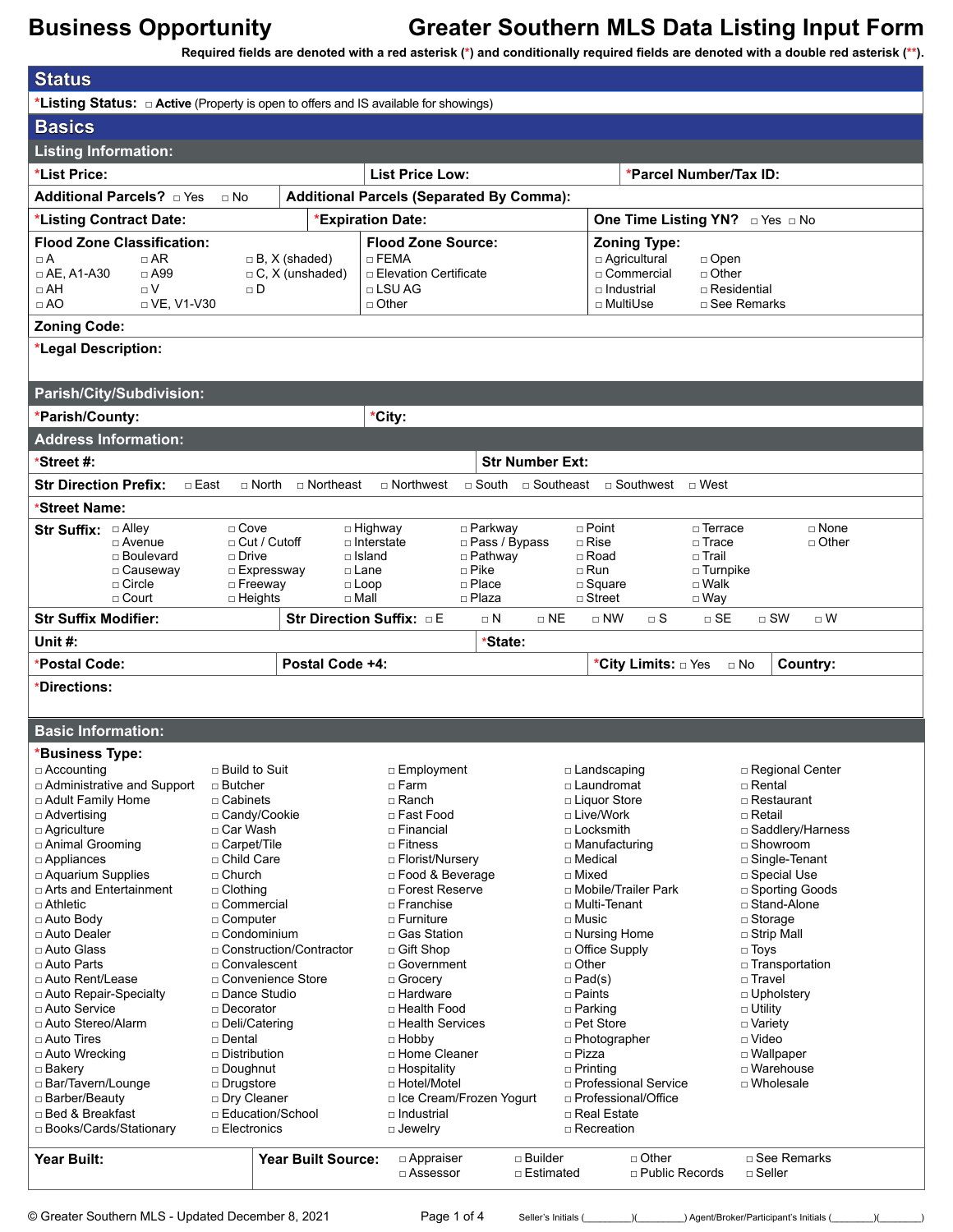**Required fields are denoted with a red asterisk (\*) and conditionally required fields are denoted with a double red asterisk (\*\*).**

| <b>Basic Information (continued):</b>                                                                                                                                                                                                                                                                                                                                                                                                                                                                                                                                     |                                                                                                    |                   |                                                                                                                                               |                                    |                                                                                                                                                                     |                                        |                                                                                                        |
|---------------------------------------------------------------------------------------------------------------------------------------------------------------------------------------------------------------------------------------------------------------------------------------------------------------------------------------------------------------------------------------------------------------------------------------------------------------------------------------------------------------------------------------------------------------------------|----------------------------------------------------------------------------------------------------|-------------------|-----------------------------------------------------------------------------------------------------------------------------------------------|------------------------------------|---------------------------------------------------------------------------------------------------------------------------------------------------------------------|----------------------------------------|--------------------------------------------------------------------------------------------------------|
| <b>Leasable Area Units:</b> $\Box$ Square Feet $\Box$ Square Meters                                                                                                                                                                                                                                                                                                                                                                                                                                                                                                       |                                                                                                    |                   | *Year Established:                                                                                                                            |                                    | <b>Building Name:</b>                                                                                                                                               |                                        |                                                                                                        |
| Total Area (sf):                                                                                                                                                                                                                                                                                                                                                                                                                                                                                                                                                          |                                                                                                    |                   |                                                                                                                                               | □ Assessor                         | □ Estimated                                                                                                                                                         | $\Box$ Other                           | □ Public Records                                                                                       |
| <b>Business Name:</b>                                                                                                                                                                                                                                                                                                                                                                                                                                                                                                                                                     |                                                                                                    |                   |                                                                                                                                               |                                    | Zoning:                                                                                                                                                             |                                        |                                                                                                        |
| <b>Minimum Down Amount:</b>                                                                                                                                                                                                                                                                                                                                                                                                                                                                                                                                               |                                                                                                    |                   | <b>Lot Size Area:</b>                                                                                                                         |                                    | Lot Size Units:                                                                                                                                                     | $\Box$ Acres                           | □ Square Feet                                                                                          |
|                                                                                                                                                                                                                                                                                                                                                                                                                                                                                                                                                                           | □ Assessor<br>□ Builder                                                                            |                   | □ Estimated<br>□ GIS Calculated<br>□ Not Taped                                                                                                | $\Box$ Other<br>□ Owner<br>□ Plans | $\sqcap$ Seller                                                                                                                                                     | $\Box$ Public Records<br>□ See Remarks | $\Box$ Survey<br>□ Taped                                                                               |
| <b>Listing Terms:</b>                                                                                                                                                                                                                                                                                                                                                                                                                                                                                                                                                     |                                                                                                    |                   |                                                                                                                                               |                                    |                                                                                                                                                                     |                                        |                                                                                                        |
| □ 1031 Exchange<br>$\Box$ Cash<br>□ Cash To Existing Loan<br>□ Cash to New Loan<br>$\sqcap$ Contract<br>□ Conventional<br>□ Fannie Mae                                                                                                                                                                                                                                                                                                                                                                                                                                    | □ FHA<br>$\Box$ FHA 203(b)<br>$\Box$ FHA 203(k)<br>□ Freddie Mac<br>□ Land Use Fee<br>□ Lease Back | □ Government Loan | □ Lease Option<br>□ Lien Release<br>□ Non-Smoking Premises<br>□ Owner May Carry<br>□ Owner Pay Points<br>□ Owner Survey<br>□ Owner Will Carry |                                    | □ Private Financing Available<br>□ Relocation Property<br>$\Box$ Subject To Court<br>$\Box$ Subject To Other<br>$\Box$ Submit<br>$\Box$ Subordinate<br>$\Box$ Trade |                                        | □ Trust Conveyance<br>□ Trust Deed<br>□ USDA Loan<br>$\Box$ VA Loan<br>□ VA No Loan<br>□ VA No No Loan |
| <b>Description</b>                                                                                                                                                                                                                                                                                                                                                                                                                                                                                                                                                        |                                                                                                    |                   |                                                                                                                                               |                                    |                                                                                                                                                                     |                                        |                                                                                                        |
| <b>Public Remarks:</b>                                                                                                                                                                                                                                                                                                                                                                                                                                                                                                                                                    |                                                                                                    |                   |                                                                                                                                               |                                    |                                                                                                                                                                     |                                        |                                                                                                        |
| The Public Remarks may only contain a description of the property, its features, its location or community, specific terms to or exclusions<br>from a sale (or lease). All text must be entered in the English language ONLY. The following are NOT allowed to appear in the property<br>description: Gate/Alarm Codes, Lockbox Combo, FSBO, Vacant, Occupied, Open House Information, Showing Instructions, Email Addresses,<br>Website Addresses, Phone Numbers, Agent, Assistant, Co-Lister or Owner Names, or any language that violates Fair Housing/HUD Guidelines. |                                                                                                    |                   |                                                                                                                                               |                                    |                                                                                                                                                                     |                                        |                                                                                                        |
| <b>Exclusions:</b>                                                                                                                                                                                                                                                                                                                                                                                                                                                                                                                                                        |                                                                                                    |                   |                                                                                                                                               |                                    |                                                                                                                                                                     |                                        |                                                                                                        |
| Inclusions:                                                                                                                                                                                                                                                                                                                                                                                                                                                                                                                                                               |                                                                                                    |                   |                                                                                                                                               |                                    |                                                                                                                                                                     |                                        |                                                                                                        |
| <b>Business URL:</b>                                                                                                                                                                                                                                                                                                                                                                                                                                                                                                                                                      |                                                                                                    |                   |                                                                                                                                               |                                    |                                                                                                                                                                     |                                        |                                                                                                        |
| <b>Business URL Description:</b>                                                                                                                                                                                                                                                                                                                                                                                                                                                                                                                                          |                                                                                                    |                   |                                                                                                                                               |                                    |                                                                                                                                                                     |                                        |                                                                                                        |
| Virtual Tour URL Unbranded (NO Agent/Broker Information):                                                                                                                                                                                                                                                                                                                                                                                                                                                                                                                 |                                                                                                    |                   |                                                                                                                                               |                                    |                                                                                                                                                                     |                                        |                                                                                                        |
| The Virtual Tour Field shall contain ONLY a live link to a Virtual Tour of the property. The Virtual Tour may not include such things as: agent/broker<br>photos, agent/broker names, phone numbers, web site addresses, email addresses or advertising other than about the property. No messages or<br>solicitations of any kind. Begin your URL with HTTP:// or HTTPS://. For example http://www.virtualtoursite.com/etc.                                                                                                                                              |                                                                                                    |                   |                                                                                                                                               |                                    |                                                                                                                                                                     |                                        |                                                                                                        |
| <b>Syndication Remarks &amp; Branded Virtual Tour:</b>                                                                                                                                                                                                                                                                                                                                                                                                                                                                                                                    |                                                                                                    |                   |                                                                                                                                               |                                    |                                                                                                                                                                     |                                        |                                                                                                        |
| <b>Syndication Remarks:</b>                                                                                                                                                                                                                                                                                                                                                                                                                                                                                                                                               |                                                                                                    |                   |                                                                                                                                               |                                    |                                                                                                                                                                     |                                        |                                                                                                        |
| Syndication Remarks may contain information intended specifically for the consumers; this includes contact and other non-confidential information. Syndication<br>Remarks is used in place of the Property Description for syndication display. If left blank during input, syndication websites will continue to receive the text you<br>place in the "Property Description" field.                                                                                                                                                                                      |                                                                                                    |                   |                                                                                                                                               |                                    |                                                                                                                                                                     |                                        |                                                                                                        |
| Virtual Tour URL Branded (Agent/Broker Information):                                                                                                                                                                                                                                                                                                                                                                                                                                                                                                                      |                                                                                                    |                   |                                                                                                                                               |                                    |                                                                                                                                                                     |                                        |                                                                                                        |
| This Virtual Tour may include Agent/Office branding and will only be used in our Syndication data feeds. Begin your URL with HTTP:// or HTTPS://. For example<br>http://www.virtualtoursite.com/etc.                                                                                                                                                                                                                                                                                                                                                                      |                                                                                                    |                   |                                                                                                                                               |                                    |                                                                                                                                                                     |                                        |                                                                                                        |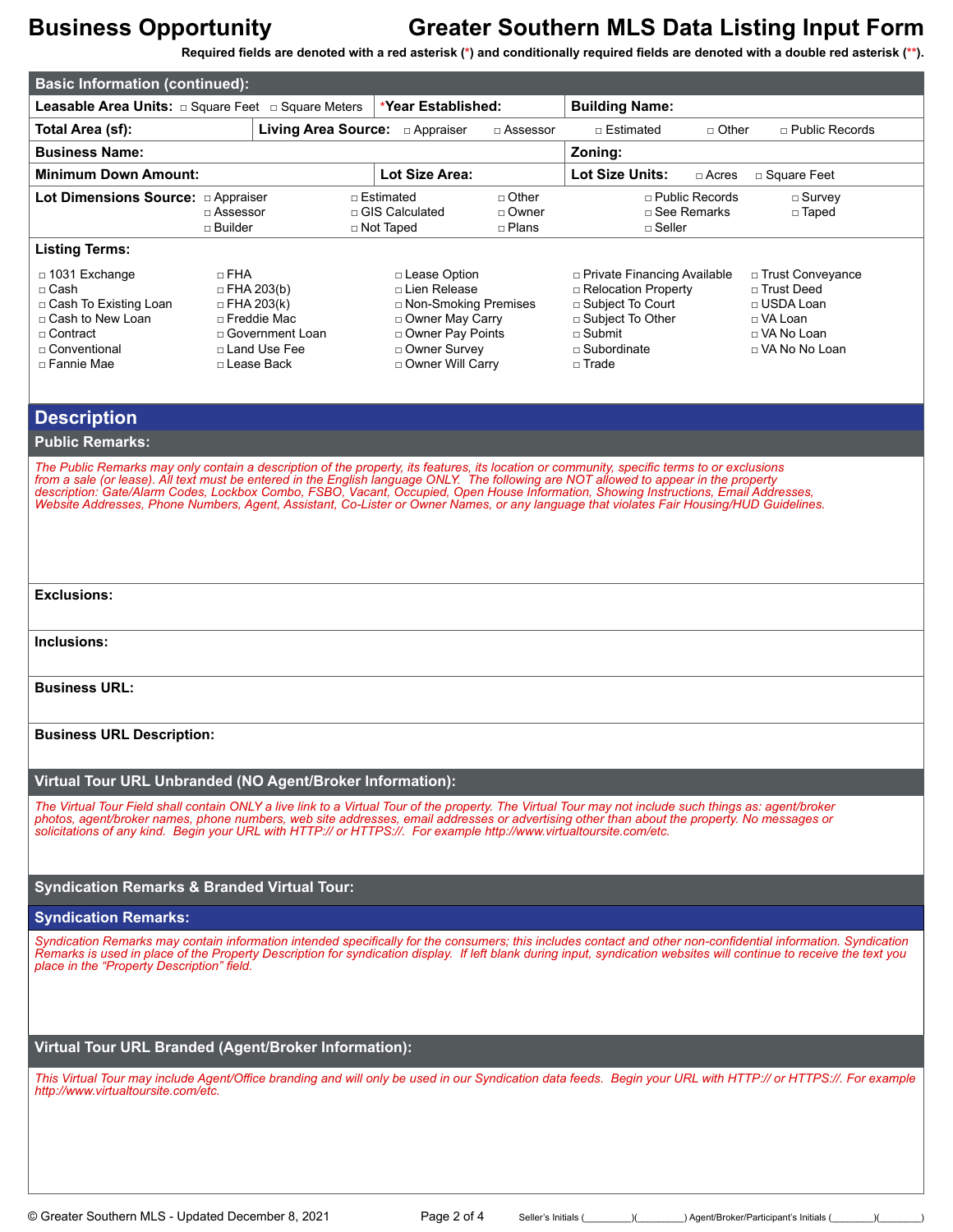**Required fields are denoted with a red asterisk (\*) and conditionally required fields are denoted with a double red asterisk (\*\*).**

| <b>Business Information:</b>                                                                                                                                                                                                                |                                                                                                                |                                                                           |                                                                                                     |                                                                                         |
|---------------------------------------------------------------------------------------------------------------------------------------------------------------------------------------------------------------------------------------------|----------------------------------------------------------------------------------------------------------------|---------------------------------------------------------------------------|-----------------------------------------------------------------------------------------------------|-----------------------------------------------------------------------------------------|
| <b>Building Features:</b><br>□ Elevators<br>□ Living Quarters<br>□ Phone System<br>$\Box$ Rec Room<br>□ TV System                                                                                                                           | <b>Special Licenses:</b><br>□ Beer/Wine<br>□ Class H<br>□ Gambling<br>□ None<br>$\Box$ Other<br>□ Professional | □ Evenings Only<br>□ Open 24 Hours<br>□ Open 7 Days<br>□ Open 8 Hours/Day | <b>Hours/Days of Operation:</b><br>□ Open -8 Hours/Day                                              | □ Open 8+ Hours/Day<br>□ Open Monday-Friday<br>□ Open Saturday<br>□ Open Sunday         |
| *# of Full Time Employees:                                                                                                                                                                                                                  | <b>Reason For Selling:</b>                                                                                     |                                                                           |                                                                                                     |                                                                                         |
| <b>Inventory Value:</b>                                                                                                                                                                                                                     | *# of Part Time Employees:                                                                                     |                                                                           | <b>Equipment Value:</b>                                                                             |                                                                                         |
| *Ownership Type: <b>Deporation</b>                                                                                                                                                                                                          | $\Box$ Franchise<br>$\Box$ LLC                                                                                 | □ Partnership                                                             | □ Sole Proprietor                                                                                   |                                                                                         |
| <b>Parking Total:</b>                                                                                                                                                                                                                       | <b>Seating Capacity:</b>                                                                                       |                                                                           |                                                                                                     |                                                                                         |
| <b>Years Current Owner:</b>                                                                                                                                                                                                                 | <b>Hours Owner Works:</b>                                                                                      |                                                                           | <b>Professional Mgmt Expense:</b>                                                                   |                                                                                         |
| <b>Lease Information:</b>                                                                                                                                                                                                                   |                                                                                                                |                                                                           |                                                                                                     |                                                                                         |
| <b>Total Actual Rent:</b>                                                                                                                                                                                                                   | <b>Monthly NNN:</b>                                                                                            |                                                                           | <b>Equipment Expense:</b>                                                                           |                                                                                         |
| <b>Lease Expiration:</b>                                                                                                                                                                                                                    | Lease Assignable? <b>Dives</b>                                                                                 | $\Box$ No                                                                 | Lease Renewal Option? DYes                                                                          | $\Box$ No                                                                               |
| <b>Financial Information:</b>                                                                                                                                                                                                               |                                                                                                                |                                                                           |                                                                                                     |                                                                                         |
| □ ProForma                                                                                                                                                                                                                                  | <b>Gross Operating Income:</b>                                                                                 |                                                                           |                                                                                                     |                                                                                         |
| <b>Operating Expense:</b>                                                                                                                                                                                                                   |                                                                                                                | <b>Net Profit:</b>                                                        |                                                                                                     |                                                                                         |
| <b>Office &amp; MLS</b>                                                                                                                                                                                                                     |                                                                                                                |                                                                           |                                                                                                     |                                                                                         |
| <b>Listing Information:</b>                                                                                                                                                                                                                 |                                                                                                                |                                                                           |                                                                                                     |                                                                                         |
| *Buyer Agency Comp:                                                                                                                                                                                                                         | *Buyer Agency Comp Type: 5\$ 6%                                                                                | □ See Remarks                                                             |                                                                                                     | *Dual Variable Compensation? DYes D No                                                  |
| <b>Buyer Agency Comp Remarks:</b>                                                                                                                                                                                                           |                                                                                                                |                                                                           |                                                                                                     |                                                                                         |
|                                                                                                                                                                                                                                             | <b>Start Showing Date:</b><br>□ Limited Service                                                                |                                                                           |                                                                                                     | <b>Sign on Property?</b><br>□ Yes<br>$\Box$ No                                          |
| *Listing Agreement:<br><b>Exclusive Right To Sell</b>                                                                                                                                                                                       | □ Exclusive Right With Exception                                                                               | $\Box$ Open                                                               | □ Seller Reserved                                                                                   |                                                                                         |
| <b>Contact Information:</b>                                                                                                                                                                                                                 |                                                                                                                |                                                                           |                                                                                                     |                                                                                         |
| *Showing Contact Type:<br>$\Box$ Agent                                                                                                                                                                                                      | $\Box$ None<br>$\Box$ Occupant                                                                                 | □ Other<br>$\sqcap$ Owner                                                 | □ Property Manager                                                                                  | □ See Remarks                                                                           |
| <b>Showing Contact Name:</b>                                                                                                                                                                                                                |                                                                                                                | <b>Showing Contact Phone:</b>                                             |                                                                                                     | Ext:                                                                                    |
| <b>Occupant Information:</b>                                                                                                                                                                                                                |                                                                                                                |                                                                           |                                                                                                     |                                                                                         |
| *Occupant Type:<br>$\Box$ Owner                                                                                                                                                                                                             | □ Tenant<br>□ Vacant                                                                                           | <b>Owner Name:</b>                                                        |                                                                                                     |                                                                                         |
| <b>Owner Phone:</b>                                                                                                                                                                                                                         |                                                                                                                |                                                                           |                                                                                                     |                                                                                         |
|                                                                                                                                                                                                                                             |                                                                                                                |                                                                           |                                                                                                     |                                                                                         |
|                                                                                                                                                                                                                                             |                                                                                                                |                                                                           |                                                                                                     |                                                                                         |
| <b>Showing Information:</b>                                                                                                                                                                                                                 |                                                                                                                |                                                                           |                                                                                                     |                                                                                         |
| *Showing Instructions:                                                                                                                                                                                                                      |                                                                                                                |                                                                           |                                                                                                     |                                                                                         |
|                                                                                                                                                                                                                                             |                                                                                                                |                                                                           |                                                                                                     |                                                                                         |
|                                                                                                                                                                                                                                             |                                                                                                                |                                                                           |                                                                                                     |                                                                                         |
| *Lock Box Location:                                                                                                                                                                                                                         |                                                                                                                |                                                                           |                                                                                                     |                                                                                         |
| Key Safe Description: □ Call Listing Office □ Combo □ Multacc □ None □ Risco □ See Remarks □ Seller Providing Access □ SentriLock □ Supra<br><b>Lock Box Version:</b>                                                                       |                                                                                                                |                                                                           |                                                                                                     |                                                                                         |
| □ Supra                                                                                                                                                                                                                                     | □ Supra BT<br>□ Supra BT LE                                                                                    | <b>Lock Box Serial Number:</b>                                            |                                                                                                     |                                                                                         |
| <b>Showing Requirements:</b><br>$\Box$ 24 Hour Notice<br>□ Call Owner<br>□ Appointment Only<br>□ Call Tenant<br>□ Call Listing Agent<br>□ Combination Lock Box<br>□ Call Listing Office<br>□ Day Sleeper<br>□ Do Not Show<br>□ Call Manager | □ Email Listing Agent<br>□ Key In Office<br>$\Box$ Lockbox<br>$\Box$ No Lockbox<br>$\Box$ No Sign              |                                                                           | □ Occupied<br>$\Box$ Pet(s) on Premises<br>□ Restricted Hours<br>□ Security System<br>□ See Remarks | □ Showing Service<br>$\Box$ Text Listing Agent<br>□ To Be Built<br>□ Under Construction |
| <b>Contact Information:</b>                                                                                                                                                                                                                 |                                                                                                                |                                                                           |                                                                                                     |                                                                                         |
| <b>Other Phone Description:</b>                                                                                                                                                                                                             |                                                                                                                | <b>Other Phone Number:</b>                                                | Ext:                                                                                                |                                                                                         |
| *Preferred Order of Contact - Select up to 6 contact options using the numbers 1 to 6 to specify the order.                                                                                                                                 |                                                                                                                |                                                                           |                                                                                                     |                                                                                         |
| Agent Cell Ph<br>Agent Pager Ph<br>Agent Direct Ph<br>Agent Toll Free<br><b>Agent Email</b><br>Agent Fax<br>Agent Home Ph                                                                                                                   | Co-Agent Email<br>Agent Text Message<br>Co-Agent Fax<br>Agent Voice Mail<br>Co-Agent Cell Ph                   | Co-Agent Direct Ph<br>Co-Agent Home Ph<br>Co-Agent Pager Ph               | Co-Agent Text Message<br>Co-Agent Toll Free<br>Co-Agent Voice Mail<br>Offers Email<br>Office Fax    | Office Ph<br>Other                                                                      |